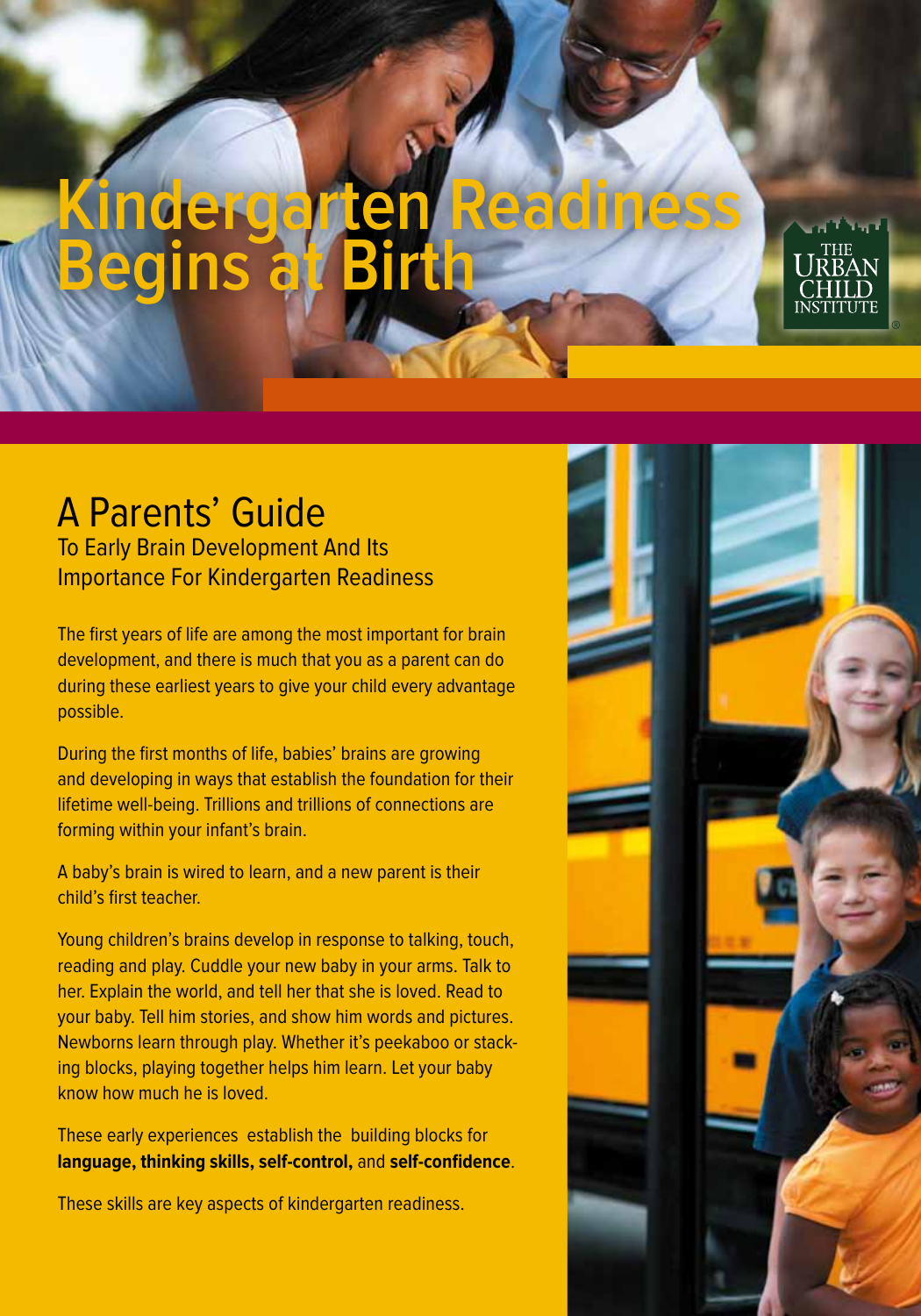

# **Congratulations on the new addition to your family!**

While you are learning about your new baby, she is already busy learning about the world around her. Her developing brain is like a set of electrical circuits that become connected as she interacts with her environment. When she is nurtured with comforting words, smiles, lots of holding, and plenty of sleep, circuits within her brain associated with a safe and loving environment are strengthened. Some children develop more quickly, while some will develop more slowly.

Infants who are loved and nurtured have an easier time learning to express their thoughts and feelings. They have an easier time learning to manage their feelings and their temper. They have an easier time resolving conflicts through words. They are also more likely to develop a healthy love of learning and curiosity about the world around them. These social and emotional skills will serve them well in school and in life!

If young children spend their first years in environments that are violent or uncertain, their brains respond by strengthening circuits associated with fear, protection and survival, and allow circuits in other areas of the brain do not develop.

You hold the power to nurture your child's early brain development. The more your baby is exposed to new and positive experiences, the better!

Again, congratulations and all best wishes from our family to yours and to your new baby!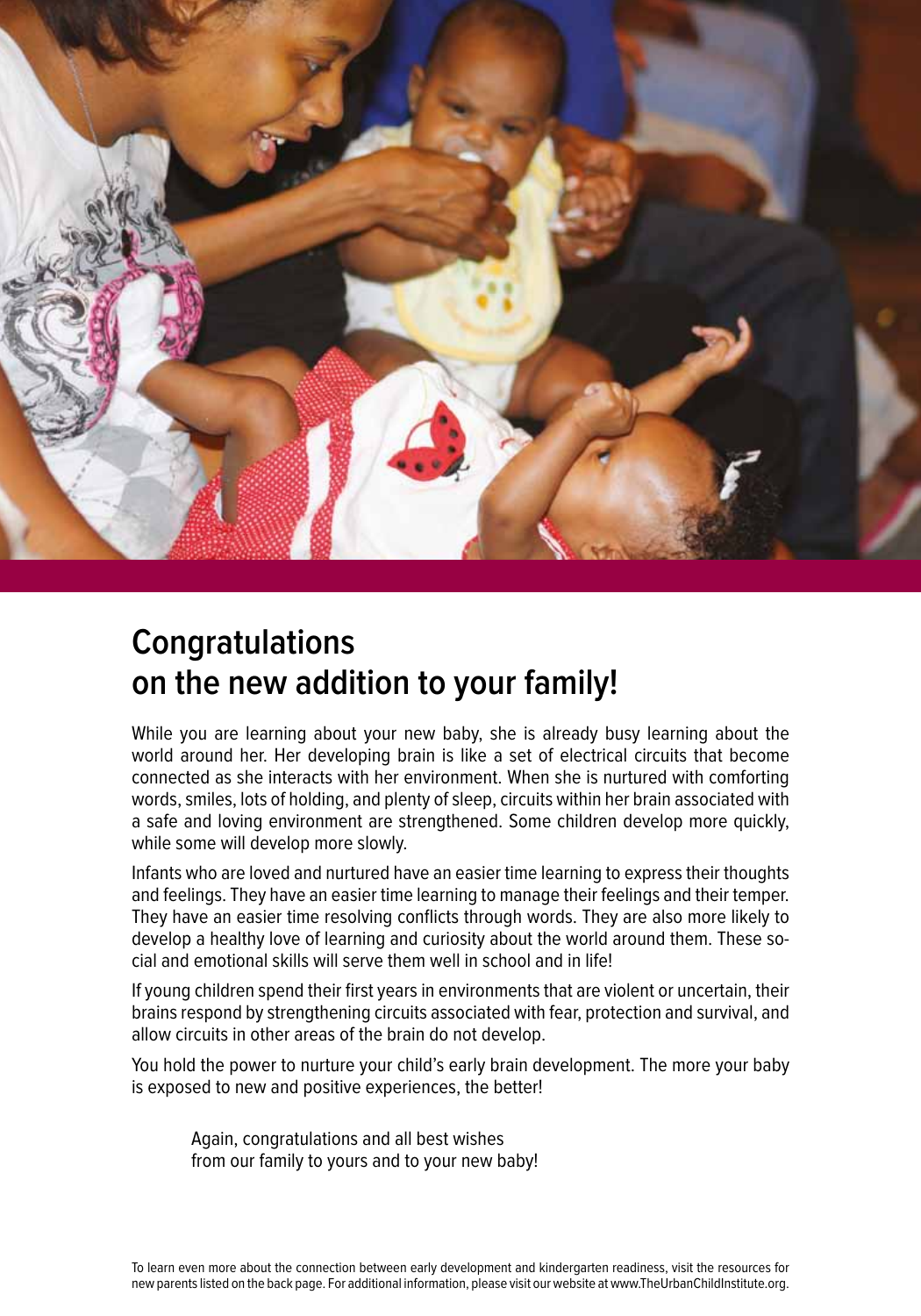# **First Year 0-12 Months**

During the first year of a child's life, his brain will double in size. Much of this growth occurs in a part of the brain called the cerebellum, which is in charge of physical development and motor skills. This development helps babies learn to control their bodies and movement. They learn to hold up their heads, to roll over, grasp objects, and even to stand up. Meanwhile, the visual cortex, the part of the brain that helps us see, changes rapidly, and your baby starts to recognize faces.

Next, the limbic structure, the part of the brain that controls emotion and long-term memory, begins to develop, helping your baby become more aware of the world around him.

## **Signs of healthy development**

- » **Your baby loves to look into your face. He tries to mimic your expressions, and loves to play peek-a-boo.**
- » **He has a healthy appetite, and is growing between well-baby visits.**
- » **He responds to familiar faces.**
- » **He starts to babble and to make a range of impressive sounds.**
- » **He starts to lift his head, to roll over, to crawl, and – closer to the end of the first year, pulls himself to a standing position.**

## **Language and Literacy**

Children are learning about language even during the first few months of life. Newborns use body language, sounds, and facial expressions to express their wants and needs.

## **What You Can Do to Help:**

★ Talk softly to your baby in a calm and soothing voice using normal speech and words.

- $\star$  Respond to your baby's sounds.
- $\star$  Show delight when she coos and babbles.
- $\star$  Use your baby's name when you speak.
- ★ Your baby's crying tells you she needs something.

## **Thinking Skills**

During his first year, your baby is starting to learn about important ideas like cause and effect. He is also developing a sense of safety and security.

## **What You Can Do to Help:**

★ Infants and toddlers learn through play. When your baby drops your keys, for example, she wants to see how you will respond.

 $\star$  Play along with her to encourage her to explore and learn.

 $\star$  Be very patient and have a sense of humor when playing with your baby.

## **Self-Control**

Newborns have very little, if any, self-control. It is natural for infants to fuss when they are frustrated. Their tantrums and cries just reflect their developmental stage, not that they are spoiled. Babies use crying as a way to let parents know that they need something. Your baby needs you to show your calm love and support.

**!**

## **What You Can Do to Help:**

 $\star$  To encourage her self-control, it is helpful for you to stay calm and to show her how to act.

★ Your child won't be the first (or last) to cry at the grocery store, restaurant, or other very public place. Remain calm, try to sooth her, and walk outside with her if you have to.

 $\star$  Babies thrive on routine. When she can count on regular naptimes, cuddling, diaper changes and feedings, her level of self-control will begin to develop.

## **Self-Confidence**

Newborns begin to develop self-confidence when they feel loved and safe.

## **What You Can Do to Help:**

 $\star$  Comfort your baby when she cries and respond to her needs.

★ Make her feel loved by holding her close and speaking softly to her.

 $\star$  Cheer for her and smile at her as often as possible. Let her know that she is adored.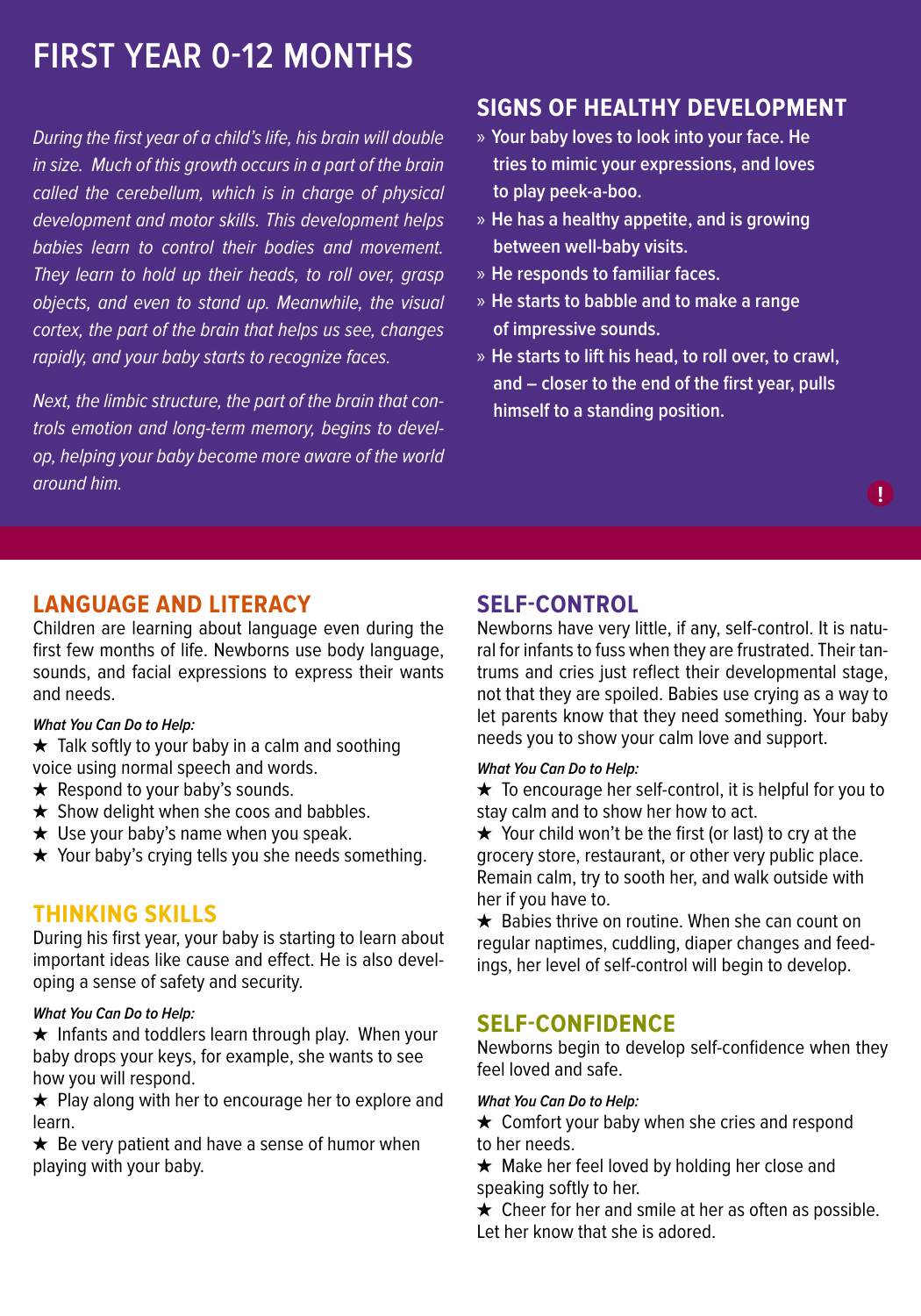## **Second Year 13-24 months**

Between your child's first and second birthdays he will begin to use more words. This is the time that language centers in his brain grow stronger. The result is that your child's vocabulary grows quickly as he approaches his twos.

The paths connecting his brain and nervous system are also growing stronger. He will be able to do harder tasks, and understand more complex ideas. This is also the time when he will become more aware or himself, and of his own emotions and goals.

## **Signs of healthy development**

- » **He becomes better at telling you what he wants and needs. He uses both words and gestures to let you know what he wants.**
- » **He wants to move around and explore and is less likely to sit still for more than a few minutes.**
- » **He will be interested in other children and in creative play.**
- » **He loves to be the center of attention of his friends and family.**

**!**

## **Language and Literacy**

At this time, your baby will start using a mix of gestures, sounds and words. By 18 months, your child most likely will be a master of two word sentences like "More Milk!" By 24 months, most children are able to use close to 200 words. At this age, your child will love to read stories together with you. Through stories, she is adding new words to her vocabulary, learning how words are connected, and how sounds and letters make words.

## **What You Can Do to Help:**

★ Ask her about pictures in storybooks. "Who is this?" "What is that?"

 $\star$  Relate events in a book to personal experiences.

- "Does our cat act like the cat in this story?"
- ★ Hold her in your lap to share picture books.
- $\star$  Encourage her to talk about stories and her ideas.

## **Thinking Skills**

For this age group, curiosity is king. Children between 1 and 2 test how things work. Will a cup bounce like a ball? Another sign of your child's developing thinking skills during this period is an interest in making tools – like standing on a box to reach toys on a high shelf.

## **What You Can Do to Help:**

 $\star$  Make your home safe for him to explore. Babyproof cabinets, wall-sockets, and sharp corners so that he can safely explore his world.

 $\star$  Help him explore how things work by stacking cups and building with blocks.

## **Self-Control**

Between her first and second birthday, your child will start to assert her independence more often. "No" will probably become her favorite word. Between 24 and 30 months, many toddlers have gained enough control and awareness of their bodies to start potty-learning.

## **What You Can Do to Help:**

 $\star$  Praise her for using words to express her feelings and thoughts

 $\star$  Be patient. Very patient.

 $\star$  When she appears uncomfortable and fidgety, ask her if she needs to use the bathroom.

 $\star$  Walk her through the entire bathroom process: from undoing clothes to washing her hands properly. Celebrate her successes!

## **Self-Confidence**

During this time, children become even more interested in demonstrating their growing independence.

## **What You Can Do to Help:**

**★** Support your child's growing self-confidence by allowing her to do things "all by herself."

 $\star$  The outfit that she picks out to wear to school may not be what you would have picked, but she certainly will not be the first child to wear a cape to childcare.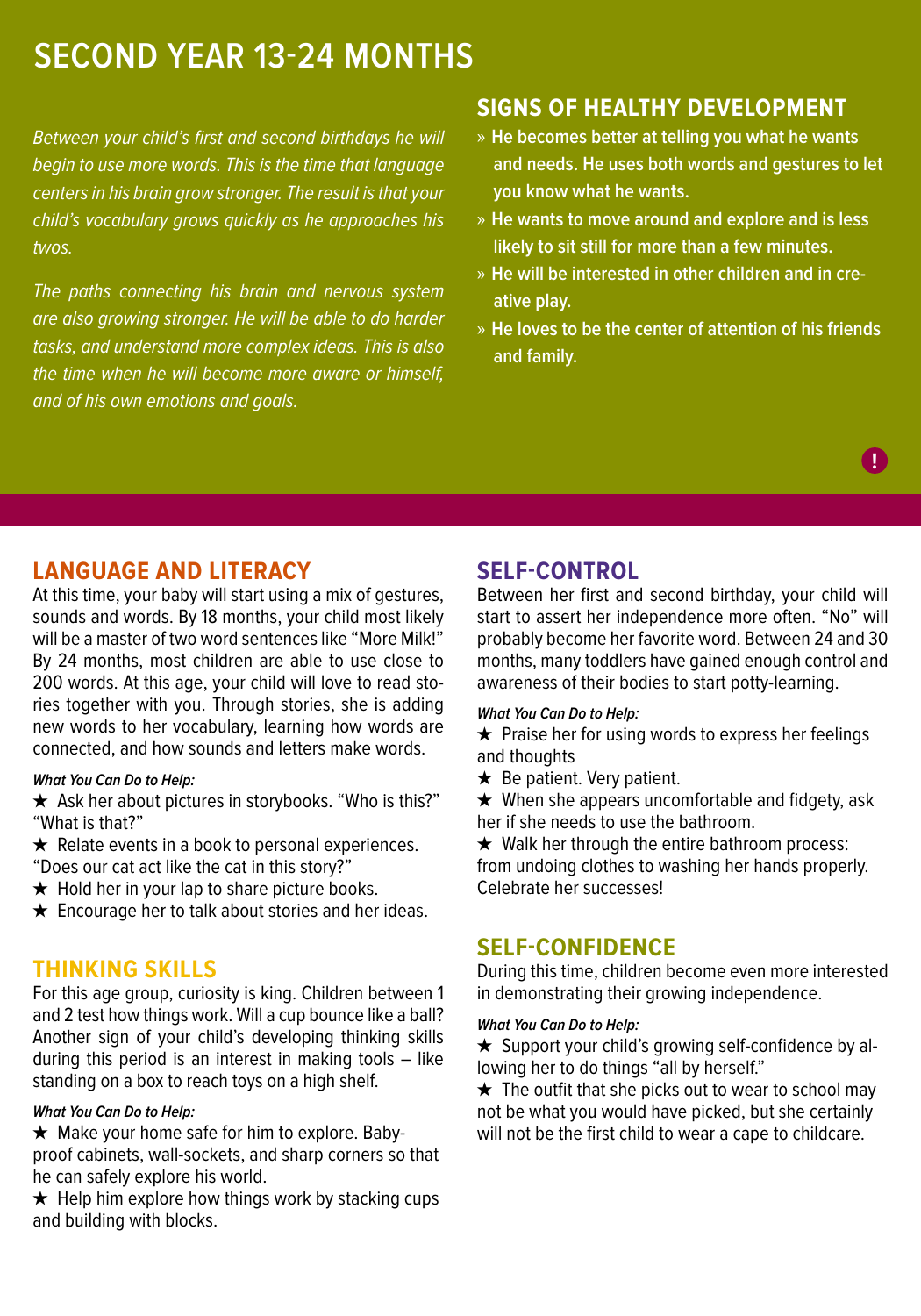# **Third Year 25-36 Months**

Before your toddler's third birthday, his brain growth shifts into another phase, as the brain areas in charge of more complex thinking and decision-making are growing most rapidly.

At this age, your child is beginning to use his memories and experiences to make sense of the present. He has a better understanding of the relationship between cause and effect and right and wrong. He starts to see how his actions affect other people and their feelings.

## **Signs of healthy development**

- » **He wants more freedom to play and explore.**
- » **He has better control of his body.**
- » **He is able to play with smaller toys (like puzzle pieces and crayons).**
- » **He understands more complex instructions.**
- » **He uses more and more words.**
- » **He joins his words together into longer sentences.**
- » **He is interested in other people, especially children his own age.**

## **Language and Literacy**

By age three, your child is putting together longer sentences, and using more words. Three year olds have favorite stories that they will want to read over and over. Young children learn how stories work through repetition. Three year olds also delight in rhyming words. These are important building blocks for learning to read and write.

## **What You Can Do to Help:**

 $\star$  Encourage your child to make connections between different stories. (Read several stories about airplanes or farm animals, and ask your child about the similarities.)

★ Find songs and stories with rhymes. Encourage your developing poet!

★ Talk to her about what she is doing: "I really admire the way you give your dolly a bottle."

## **Thinking Skills**

By his third year, your child is developing an understanding of pretend-play and he is beginning to understand that a word or symbol can stand for something else. His curiosity about letters and numbers during this period is an important kindergarten readiness skill and will help him learn to read and do math problems later.

## **What You Can Do to Help:**

- $\star$  Play together to sort playthings by size or weight.
- $\star$  Sing the alphabet song, and play with magnetic letters and numbers.

 $\star$  Make a daily schedule (include naptime, play time, and story time).

## **Self-Control**

At this age, your child develops a stronger understanding of how to use words to express her wants, needs and frustrations.

## **What You Can Do to Help:**

 $\star$  Show her how to express her feelings in words.  $\star$  Praise her for solving problems without yelling or hitting.

## **Self-Confidence**

Your child is continuing to develop his sense of independence and self-confidence. His self- confidence grows as she learns to get dressed on his own, and to brush his hair and teeth. He may take pride in putting away his toys or setting the table.

## **What You Can Do to Help:**

 $\star$  Encourage her growing self-confidence by praising her for helping with small tasks.

 $\star$  At the same time, allow extra time for her to complete simple tasks, and be ready to gently redirect her when she becomes frustrated.



Let your pediatrician know if your child isn't exhibiting these behaviors at the appropriate age. **!**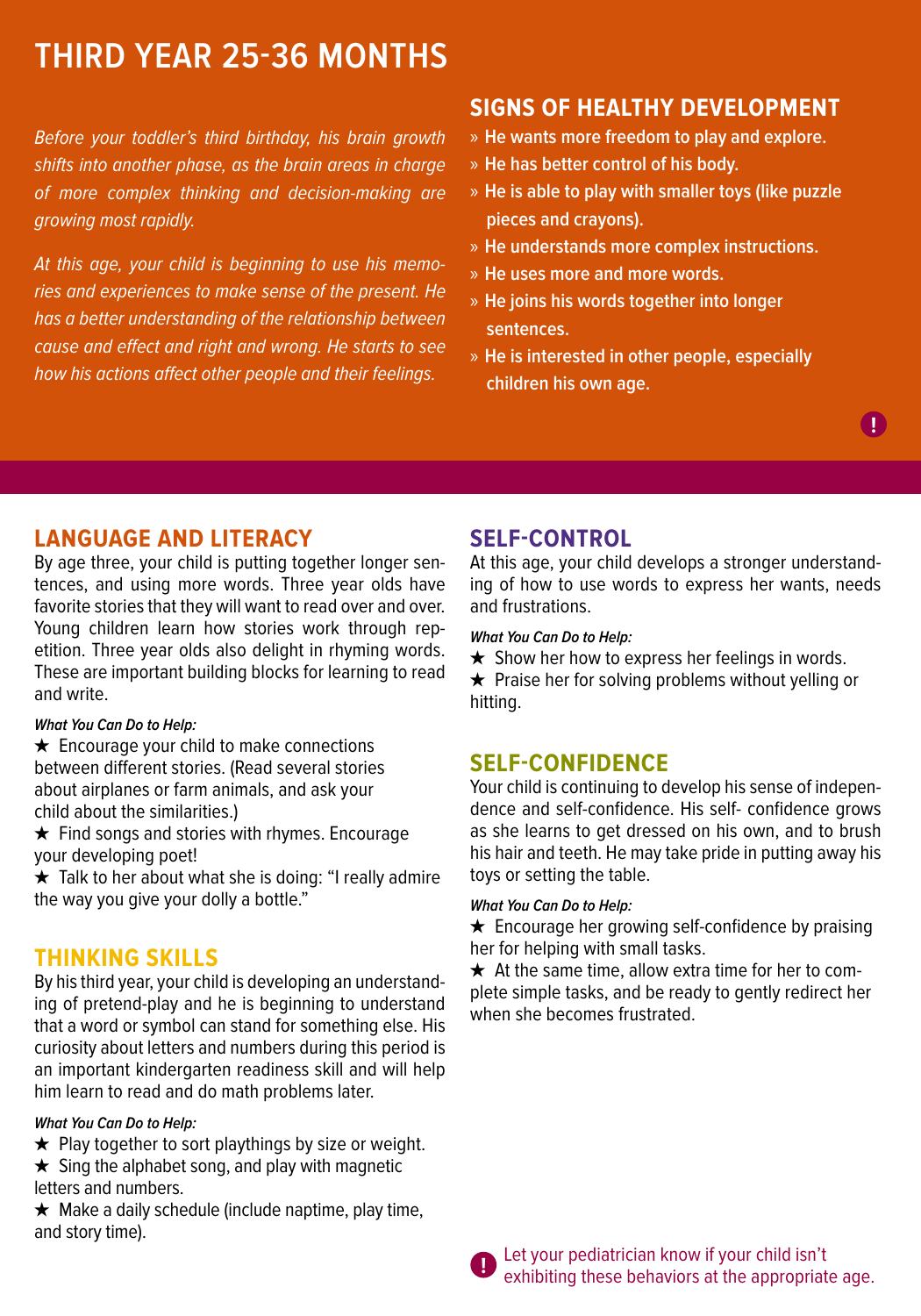

## **Kindergarten teachers and child development experts suggest that a new kindergartener should:**



✓ **Know his first and last name and his parent's first and last name.**





**Know basic colors and shapes.**

**Use the bathroom independently, dress and undress, and wash hands.**



**Practice these skills with your child often.**



**Follow instructions from teachers and parents.**



**hunger, pain, happiness) through words.**



**Be able to be apart from his parents during the school day.**



**Sit quietly for short periods of time.**



**Show curiosity and enthusiasm for activities like story or art time.**

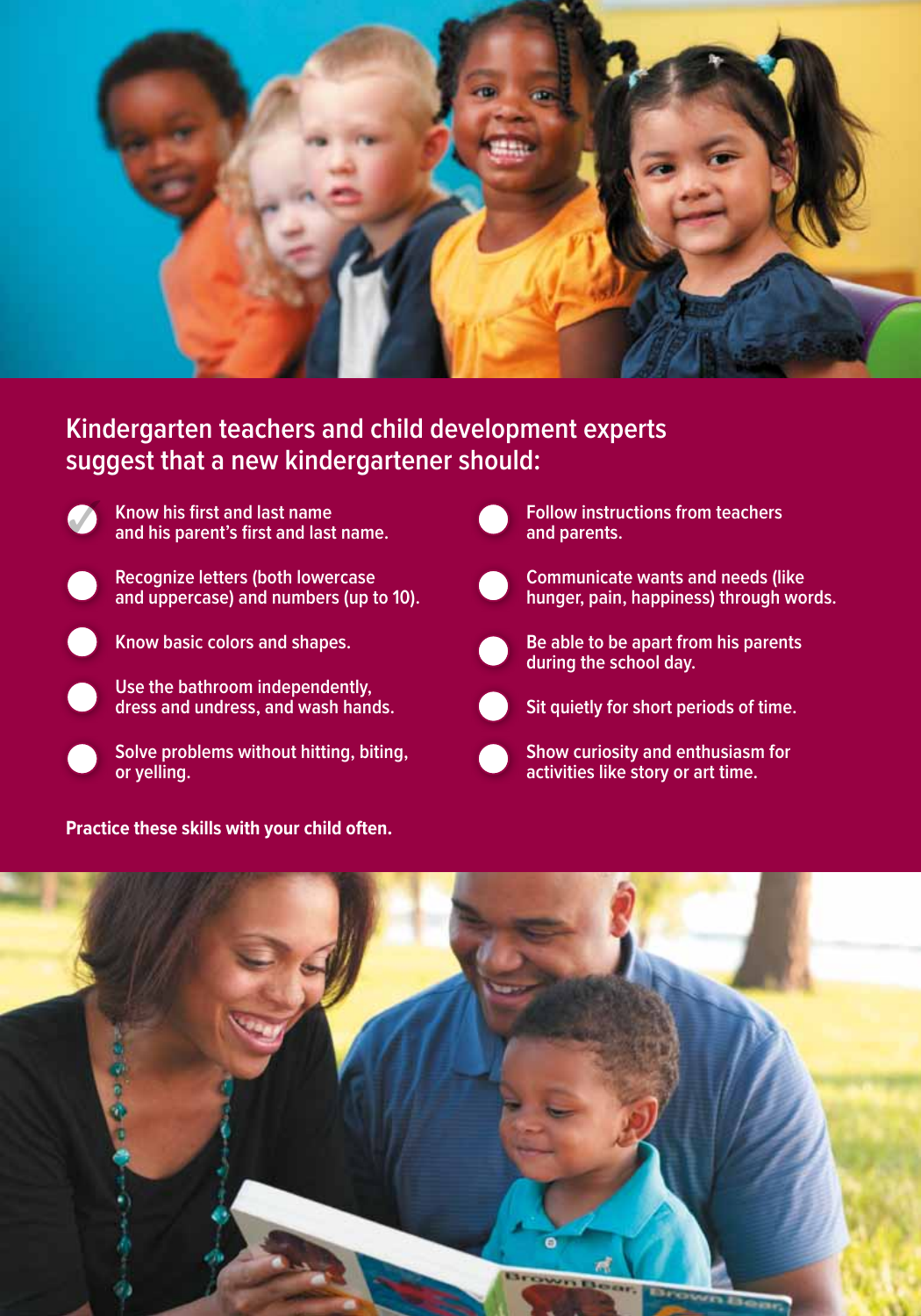

# **10 Things** Every Child in Memphis Should Experience

**Children's Museum of Memphis**  Children under 1 are FREE! Adults \$10 (May apply for free adult admission) Hands-on exhibits and programs for children. **1**

2525 Central Avenue, Memphis, TN 38104 Phone 901-320-3171



The Pink Palace is free every Tuesday from 1 – 5pm. Set your own admission fee at the Brooks on Wednesdays. The Metal Museum is free for children under 5 and \$6.00 for adults. Stax is free every Tuesday from 1 – 5 for Shelby County residents. Admission to the Dixon is free Saturday mornings 10 till noon.

**Peabody Ducks and 3**

**Main Street Trolley**

Phone 901-529-4000

Peabody Ducks FREE! Adult fare to ride the trolley is \$1.50. Join the ducks on their famous walk through the Peabody hotel lobby and enjoy the sights and sounds of the city from a real trolley car. 149 Union Avenue, Memphis, TN 38103

**My Big Backyard at the Botanical Gardens**  Children under 2 are FREE! (Adults: \$8.00) **4**

A family garden, playground, and children's museum all wrapped into one. 750 Cherry Rd., Memphis, TN 38117 Phone 901-576-4100

#### **Memphis Zoo 5**

FREE on Tuesday afternoons (Bring your TN driver's license or other form of ID). One of the best zoos in the United States. 2000 Prentiss Place, Memphis, TN 38112 Phone 901-576-4100

 **Shelby Farms, Wolf River Trails, and the Green Line** Free! **6**

At 4,500 acres, Shelby Farms is one of the largest parks in the United States. Visit ponds, playgrounds, hills, meadows, horse stables, and forests. For pleasant hikes and bike rides, take one of the Wolf River Trails or the Green Line path.

North Pine Lake Drive, Memphis, TN 38134 Phone 901-767-7275

**Get a library card** Library cards are free for residents of Memphis, Bartlett and unincorporated Shelby County (bring your TN driver's license). **7**

With their parents' permission, children can have their very own library card. Branches across the city. Phone 901-415-2700

**Mud Island River Park 8** Children 4 and under are FREE (Adults - \$10.00) Explore the length of the Mississippi River without ever leaving the city. 125 North Front Street, Memphis, TN 38103 Phone 901-576-7241

**Books from Birth** FREE! **9**

Sign-up with Books from Birth to receive a FREE Children's book every month in the mail. www.booksfrombirth.org

**Visit Your Elementary School**  Schedule a tour of your neighborhood school with your little one so that he begins to get excited about the adventure to come. **10**